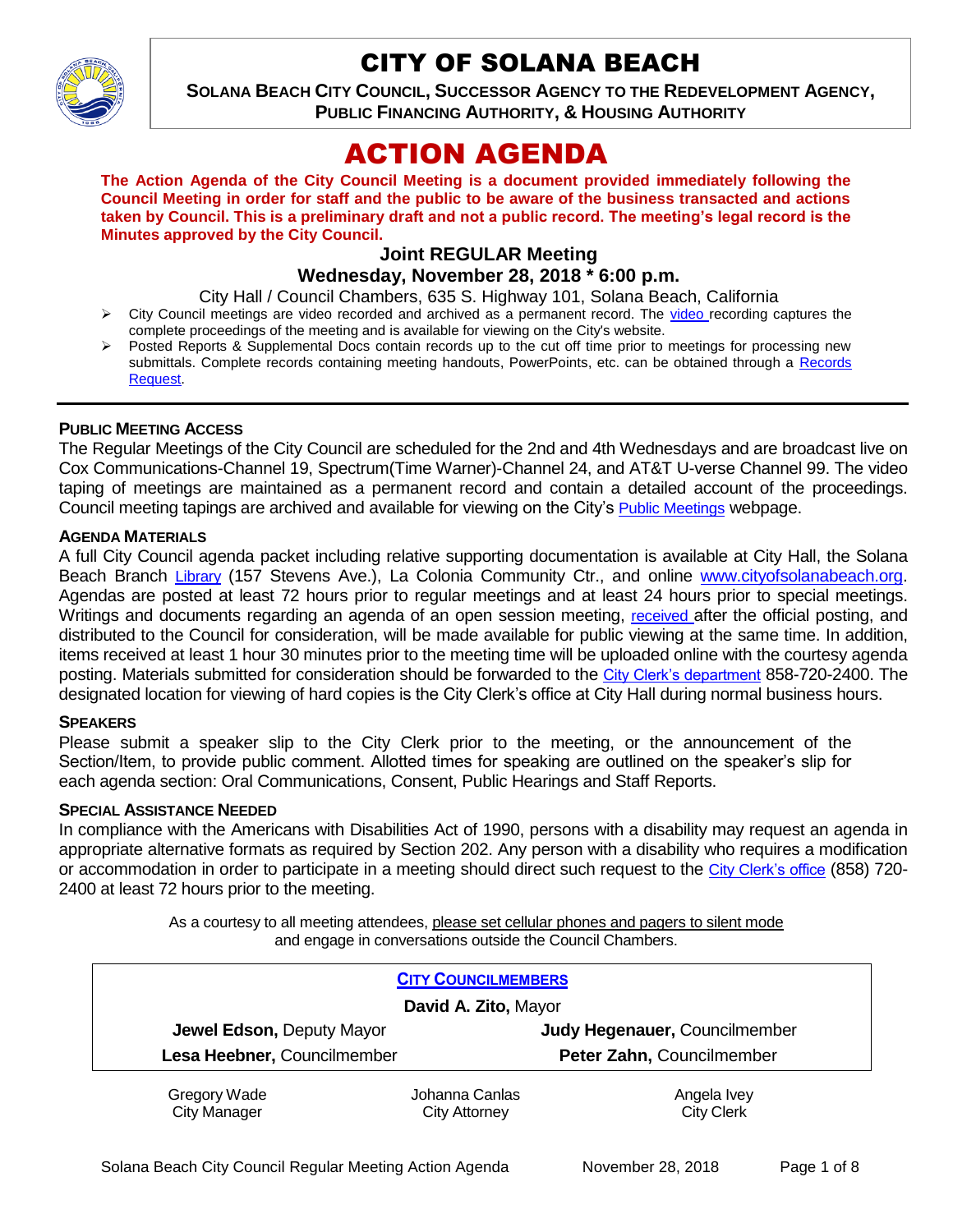### SPEAKERS:

Please submit your speaker slip to the City Clerk prior to the meeting or the announcement of the Item. Allotted times for speaking are outlined on the speaker's slip for Oral Communications, Consent, Public Hearings and Staff Reports.

#### READING OF ORDINANCES AND RESOLUTIONS:

Pursuant to [Solana Beach Municipal Code](mailto:https://www.codepublishing.com/CA/SolanaBeach/) Section 2.04.460, at the time of introduction or adoption of an ordinance or adoption of a resolution, the same shall not be read in full unless after the reading of the title, further reading is requested by a member of the Council. If any Councilmember so requests, the ordinance or resolution shall be read in full. In the absence of such a request, this section shall constitute a waiver by the council of such reading.

# **CALL TO ORDER AND ROLL CALL:**

**CLOSED SESSION REPORT:** (when applicable)

# **FLAG SALUTE:**

## **APPROVAL OF AGENDA: COUNCIL ACTION: Approved 5/0**

# **ORAL COMMUNICATIONS:**

This portion of the agenda provides an opportunity for members of the public to address the City Council on items relating to City business and not appearing on today's agenda by submitting a speaker slip (located on the back table) to the City Clerk. Comments relating to items on this evening's agenda are taken at the time the items are heard. Pursuant to the Brown Act, no action shall be taken by the City Council on public comment items. Council may refer items to the City Manager for placement on a future agenda. The maximum time allotted for each presentation is THREE MINUTES (SBMC 2.04.190). Please be aware of the timer light on the Council Dais.

# **COUNCIL COMMUNITY ANNOUNCEMENTS / COMMENTARY:**

*An opportunity for City Council to make brief announcements or report on their activities. These items are not agendized for official City business with no action or substantive discussion.* 

# **A. CONSENT CALENDAR:** (Action Items) (A.1. – A.4.)

Items listed on the Consent Calendar are to be acted in a single action of the City Council unless pulled for discussion. Any member of the public may address the City Council on an item of concern by submitting to the City Clerk a speaker slip (located on the back table) before the Consent Calendar is addressed. Those items removed from the Consent Calendar by a member of the Council will be trailed to the end of the agenda, while Consent Calendar items removed by the public will be discussed immediately after approval of the Consent Calendar.

# **A.1. Minutes of the City Council.**

Recommendation: That the City Council

1. Approve the Minutes of the City Council Meetings held May 30, 2018, June 13, 2018, June 26, 2018 and June 27, 2018.

[Item A.1. Report \(click here\)](https://solanabeach.govoffice3.com/vertical/Sites/%7B840804C2-F869-4904-9AE3-720581350CE7%7D/uploads/Item_A.1._Report_(click_here)_-_11-28-18.pdf) 

*Posted Reports & Supplemental Docs contain records up to the cut off time, prior to the start of the meeting, for processing new submittals. The final official record containing handouts, PowerPoints, etc. can be obtained through a Records Request to the City Clerk's Office.* **COUNCIL ACTION: Approved 5/0**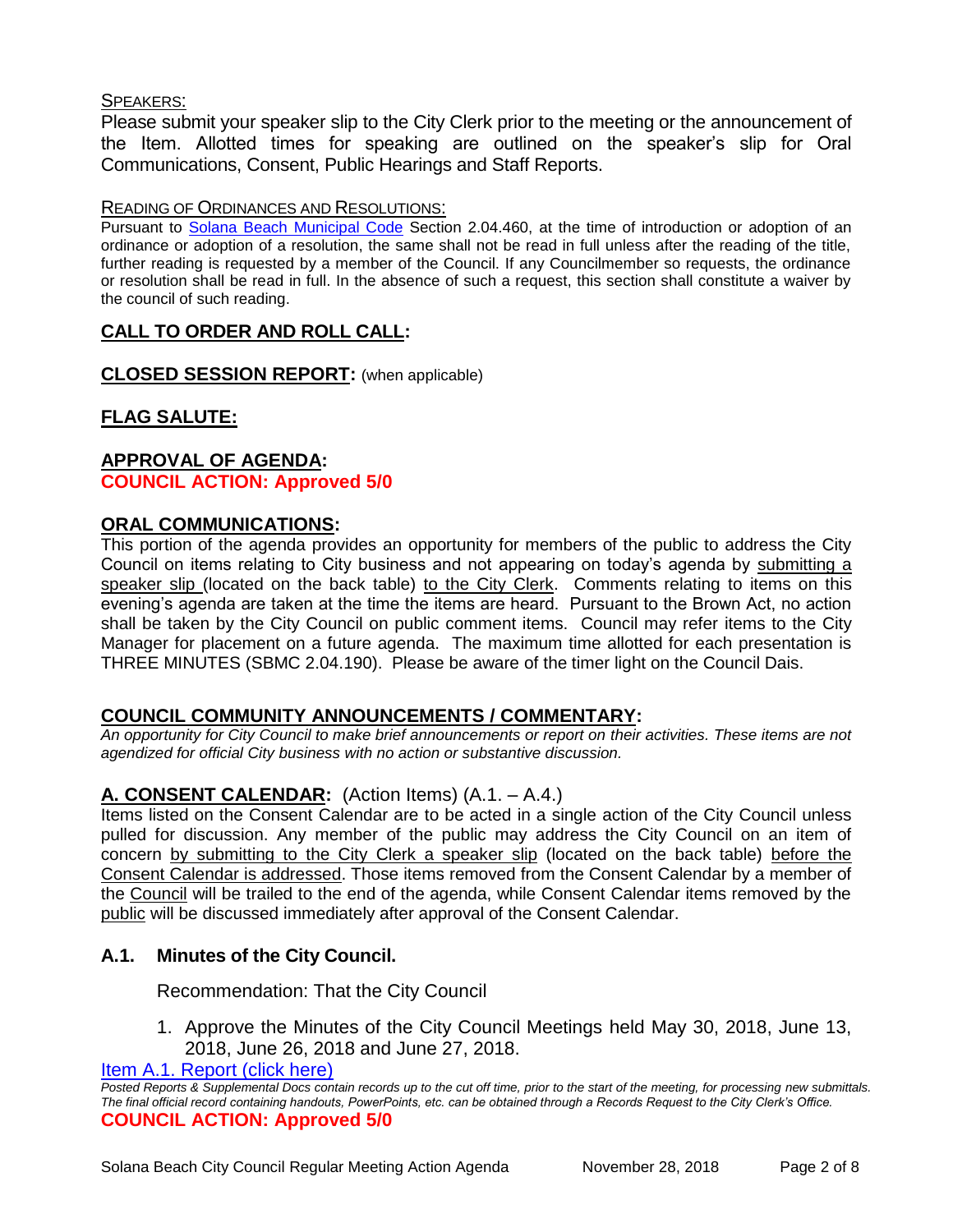#### **A.2. Register Of Demands.** (File 0300-30)

Recommendation: That the City Council

1. Ratify the list of demands for October 20 - November 09, 2018.

[Item A.2. Report \(click here\)](https://solanabeach.govoffice3.com/vertical/Sites/%7B840804C2-F869-4904-9AE3-720581350CE7%7D/uploads/Item_A.2._Report_(click_here)_-_11-28-18.PDF) 

*Posted Reports & Supplemental Docs contain records up to the cut off time, prior to the start of the meeting, for processing new submittals. The final official record containing handouts, PowerPoints, etc. can be obtained through a Records Request to the City Clerk's Office.* **COUNCIL ACTION: Approved 5/0**

## **A.3. General Fund Adopted Budget for Fiscal Year 2018-2019 Changes.** (File 0330-30)

Recommendation: That the City Council

1. Receive the report listing changes made to the Fiscal Year 2018-2019 General Fund Adopted Budget.

Item A.3. Report (click here)

*Posted Reports & Supplemental Docs contain records up to the cut off time, prior to the start of the meeting, for processing new submittals. The final official record containing handouts, PowerPoints, etc. can be obtained through a Records Request to the City Clerk's Office.* **COUNCIL ACTION: Approved 5/0**

#### **A.4. Public Safety 800 MHz Radios Purchase.** (File 0260-40)

Recommendation: That the City Council

- 1. Adopt **Resolution 2018-144**:
	- a. Authorizing the purchase of 800 MHz radios from Motorola Solutions in the amount of \$146,696.
	- b. Authorizing an appropriation of \$12,243 to the Grant Revenue and the Marine Safety Equipment expenditure accounts in the Public Safety Special Revenue Fund for the use of SHSP funds.
	- c. Authorizing an appropriation of \$11,274 to the CSA-17 Revenue and the Fire Equipment expenditure accounts in the Public Safety Special Revenue Fund for the use of CSA -17 funds.
	- d. Authorizing an appropriation of \$3,483 and \$18,096 in the Marine Safety and Fire Equipment expenditure accounts, respectively, in the Asset Replacement Fund.
	- e. Authorizing the City Treasurer to amend the FY 2018/19 Adopted Budget accordingly.

#### [Item A.4. Report \(click here\)](https://solanabeach.govoffice3.com/vertical/Sites/%7B840804C2-F869-4904-9AE3-720581350CE7%7D/uploads/Item_A.4._Report_(click_here)_-_11-28-18.PDF)

*Posted Reports & Supplemental Docs contain records up to the cut off time, prior to the start of the meeting, for processing new submittals. The final official record containing handouts, PowerPoints, etc. can be obtained through a Records Request to the City Clerk's Office.* **COUNCIL ACTION: Approved 5/0**

**C. STAFF REPORTS**: (C.1.)

*Submit speaker slips to the City Clerk.*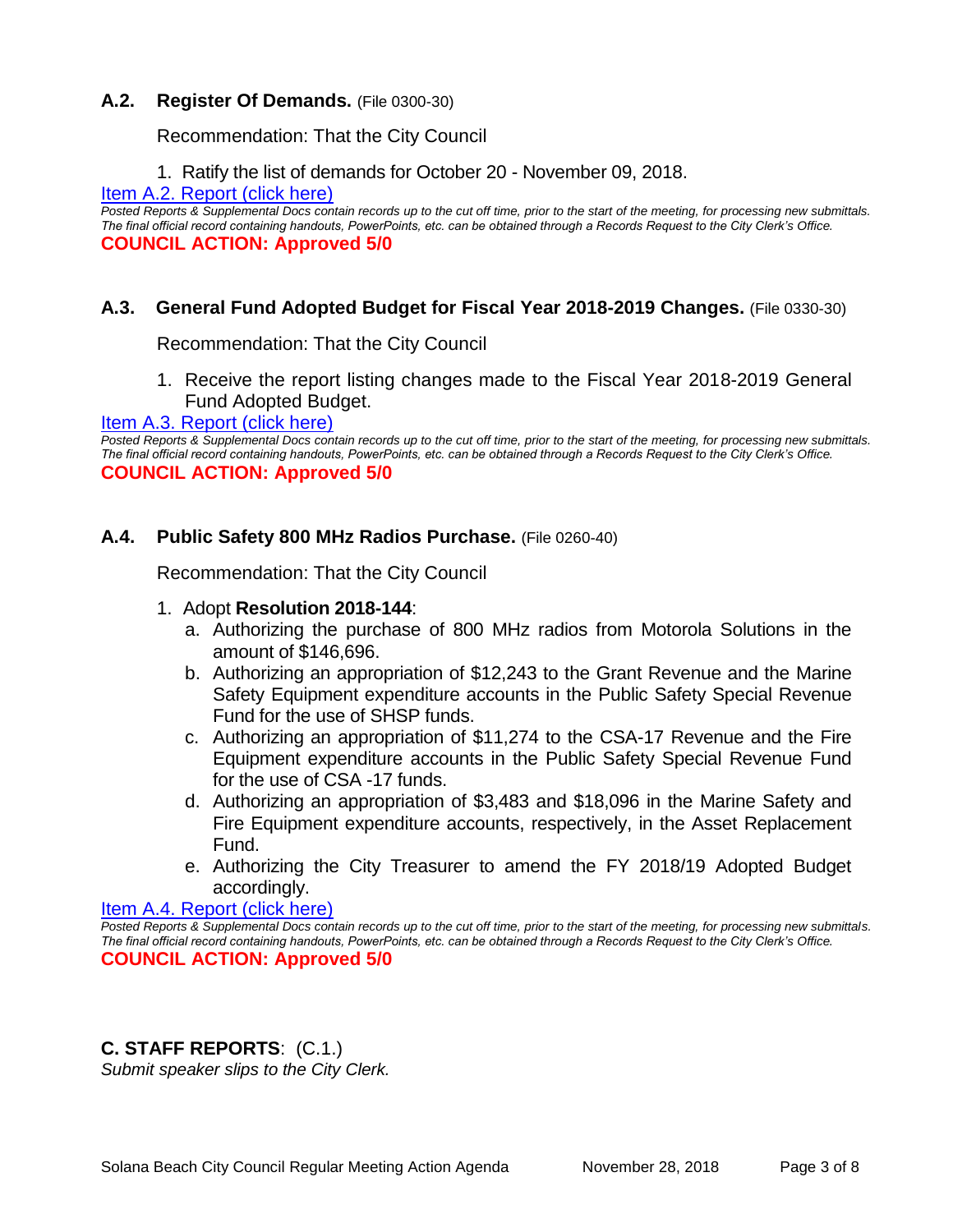### **C.1. Solana Energy Alliance Activities and Operational Results Quarterly Report**  (File 1010-40)

Recommendation: That the City Council

- 1. Receive and file report on Solana Energy Alliance (SEA) Activities and Operations and provide comment and/or direction; and
- 2. Consider adoption of **Resolution 2018-150** authorizing the City Manager to enter into a Professional Services Agreement with Tosdal Law Firm for legal services not to exceed \$75,000 in support of SEA.

[Item C.1. Report \(click here\)](https://solanabeach.govoffice3.com/vertical/Sites/%7B840804C2-F869-4904-9AE3-720581350CE7%7D/uploads/Item_C.1._Report_(click_here)_-_11-28-18.pdf) 

[Item C.1. Updated Report #1 \(Updated 11-28 5:30pm\)](https://solanabeach.govoffice3.com/vertical/Sites/%7B840804C2-F869-4904-9AE3-720581350CE7%7D/uploads/Item_C.1._Staff_Report_Update_1.pdf)

*Posted Reports & Supplemental Docs contain records up to the cut off time, prior to the start of the meeting, for processing new submittals. The final official record containing handouts, PowerPoints, etc. can be obtained through a Records Request to the City Clerk's Office.* **COUNCIL ACTION: Approved 5/0**

# **NOTE: The City Council shall not begin a new agenda item after 10:30 p.m. unless approved by a unanimous vote of all members present. (SBMC 2.04.070)**

# **B. PUBLIC HEARINGS:** (B.1. – B.3.)

This portion of the agenda provides citizens an opportunity to express their views on a specific issue as required by law after proper noticing by submitting a speaker slip (located on the back table) to the City Clerk. After considering all of the evidence, including written materials and oral testimony, the City Council must make a decision supported by findings and the findings must be supported by substantial evidence in the record. An applicant or designee(s) for a private development/business project, for which the public hearing is being held, is allotted a total of fifteen minutes to speak, as per SBMC 2.04.210. A portion of the fifteen minutes may be saved to respond to those who speak in opposition. All other speakers have three minutes each. Please be aware of the timer light on the Council Dais.

# **B.1. Public Hearing: Fire Mitigation, Park and Public Use Facilities Development Impact Fees.** (File 0390-23)

Recommendation: That the City Council

- 1. Conduct the Public Hearing: Open the Public Hearing, Report Council Disclosures, Receive Public Testimony, and Close the Public Hearing.
- 2. Introduce **Ordinance 492** establishing the Fire Mitigation Impact Fee (FMIF).
- 3. Introduce **Ordinance 493** establishing the Park Development Impact Fee (PDIF).
- 4. Introduce **Ordinance 496** establishing the Public Use Facilities Impact Fee (PUFIF).
- 5. Adopt **Resolution 2018-147**:
	- a. Accepting the 2018 Development Impact Fee (DIFs) Nexus and Calculation Report (Nexus Report) dated July 2, 2018.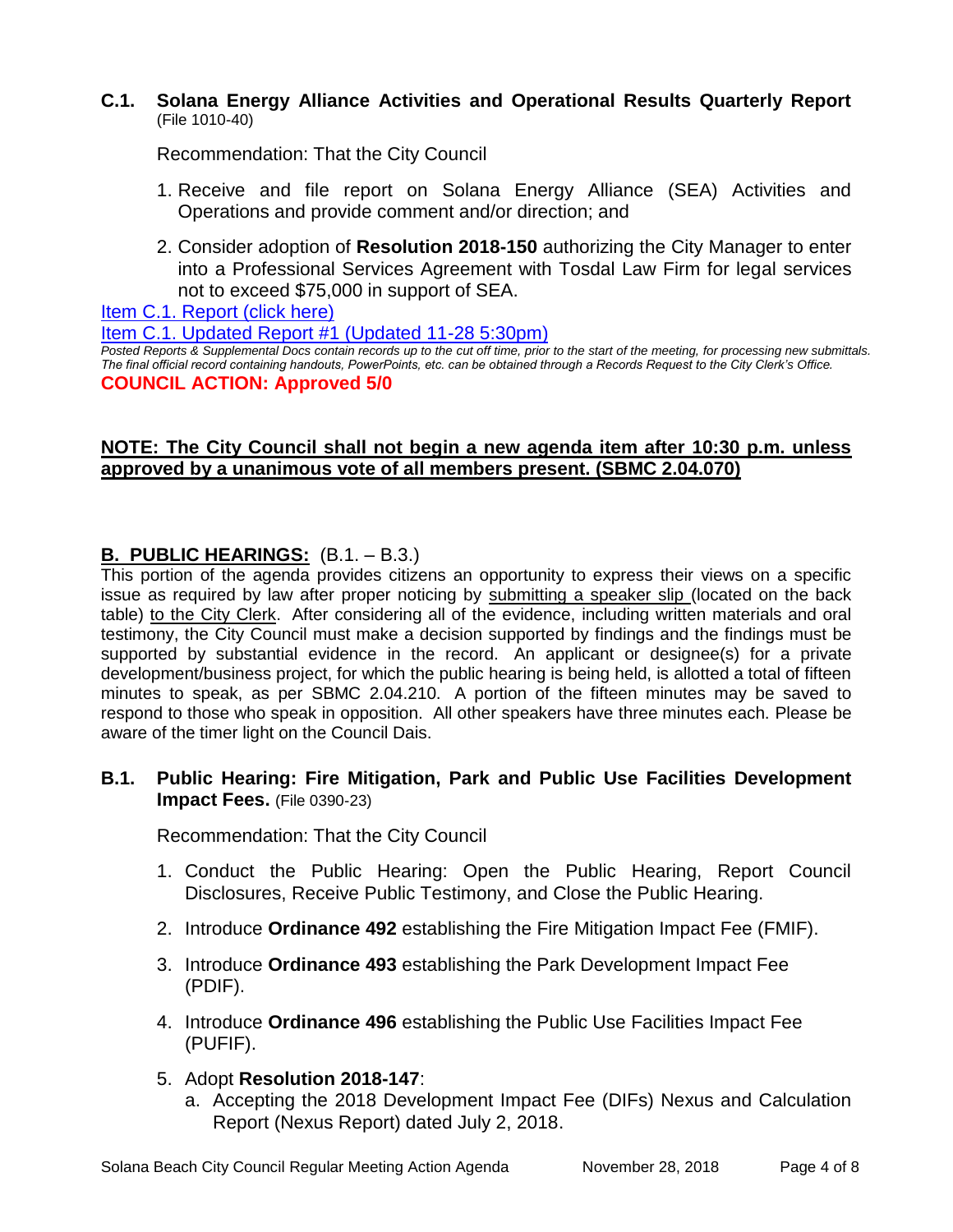- b. Establishing the FMIF and determining that the FMIF shall be paid based upon the use of land set forth in the Summary of Development Impact Fee Rates table included in the Nexus Report, dated July 2, 2018.
- c. Establishing that the FMIF shall become effective upon the effective date of Ordinance 492.
- d. Establishing the PDIF and determining that the PDIF shall be paid based upon the use of land set forth in the Summary of Development Impact Fee Rates table included in the Nexus Report, dated July 2, 2018.
- e. Establishing that the PDIF shall become effective upon the effective date of Ordinance 493.
- f. Establishing the PUFIF and determining that the PUFIF shall be paid based upon the use of land set forth in the Summary of Development Impact Fee Rates table included in the Nexus Report, dated July 2, 2018.
- g. Establishing that the PUFIF shall become effective upon the effective date of Ordinance 496.

### [Item B.1. Report \(click here\)](https://solanabeach.govoffice3.com/vertical/Sites/%7B840804C2-F869-4904-9AE3-720581350CE7%7D/uploads/Item_B.1._Report_(click_here)_-_11-28-18.pdf)

*Posted Reports & Supplemental Docs contain records up to the cut off time, prior to the start of the meeting, for processing new submittals. The final official record containing handouts, PowerPoints, etc. can be obtained through a Records Request to the City Clerk's Office.*

**COUNCIL ACTION: Approved 5/0 to close the public hearing. COUNCIL ACTION: Approved 5/0 with modifications.**

## **B.2. Public Hearing: City's Schedule of Fees Update Fiscal Year 2018-19.** (File 0390- 23)

Recommendation: That the City Council

- 1. Conduct the Public Hearing: Open the Public Hearing; Report Council Disclosures; Receive Public Testimony; Close the Public Hearing.
- 2. Adopt **Resolution 2018-148** updating the Fiscal Year 2018-19 Schedule of Fees.
- [Item B.2. Report \(click here\)](https://solanabeach.govoffice3.com/vertical/Sites/%7B840804C2-F869-4904-9AE3-720581350CE7%7D/uploads/Item_B.2._Report_(click_here)_-_11-28-18.pdf)

*Posted Reports & Supplemental Docs contain records up to the cut off time, prior to the start of the meeting, for processing new submittals. The final official record containing handouts, PowerPoints, etc. can be obtained through a Records Request to the City Clerk's Office.* **COUNCIL ACTION: Approved 5/0 to close the public hearing. COUNCIL ACTION: Approved 5/0 with modifications.**

**B.3. Public Hearing: Mixed Use Development Northwest Corner of Highway 101 and Dahlia Drive, Applicant: Zephyr Partners, Case 17-14-08.** (File 0610-60) **This Item was been removed from the Agenda and was not heard.** 

# **C. STAFF REPORTS**: (C.2. - C.6.)

*Submit speaker slips to the City Clerk.*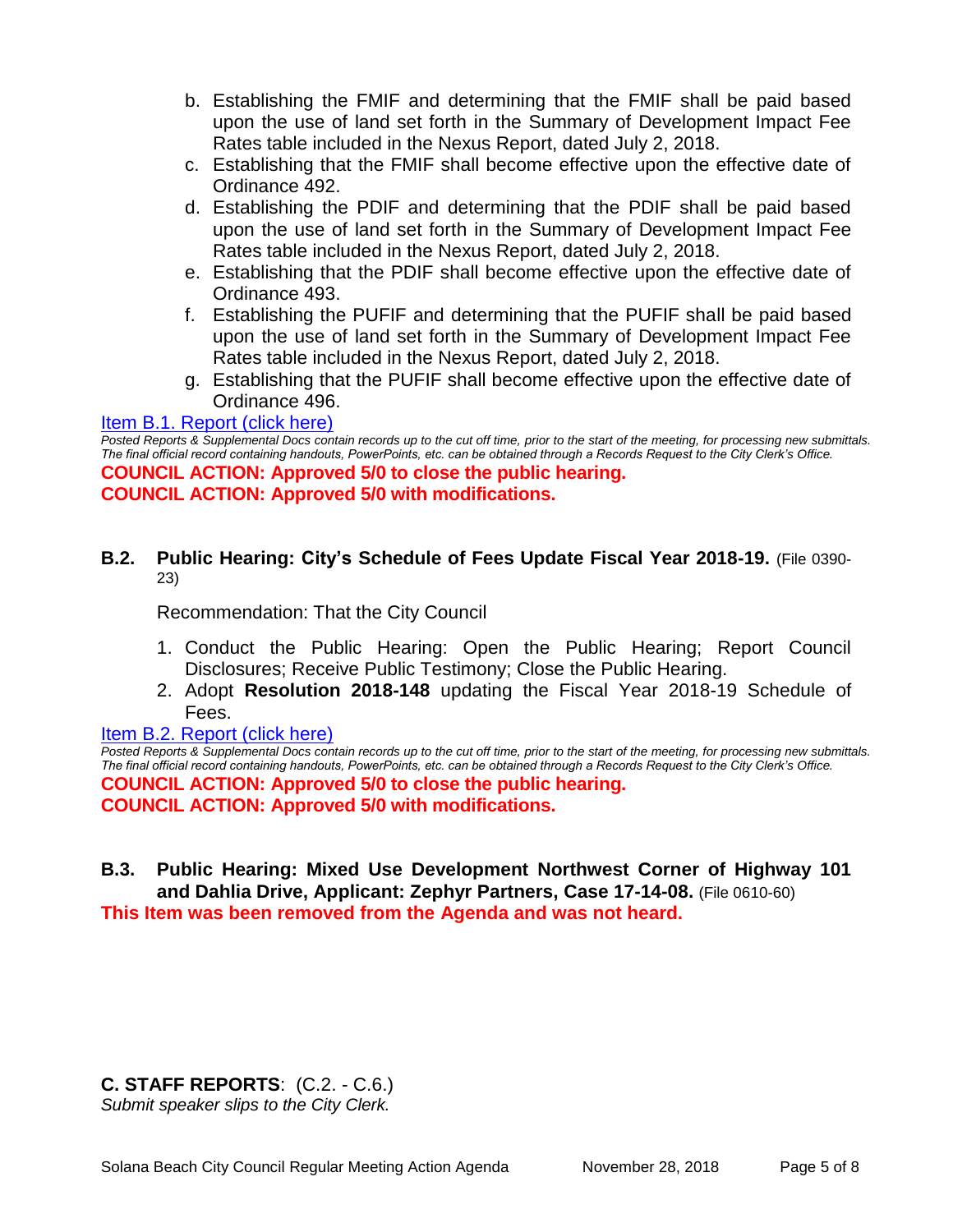# **C.2. Adopt (2nd Reading) Ordinance 489 – Mayoral Duties.** (File 0410-90)

Recommendation: That the City Council

1. Adopt **Ordinance 489** adding Section 2.04.015 to the Solana Beach Municipal Code which would codify Mayoral duties as set out in state law.

Item C.2. Report (click here)

*Posted Reports & Supplemental Docs contain records up to the cut off time, prior to the start of the meeting, for processing new submittals. The final official record containing handouts, PowerPoints, etc. can be obtained through a Records Request to the City Clerk's Office.* **COUNCIL ACTION: Approved 5/0 to Re-Introduce the Ordinance with modifications.**

**C.6. Adopt (2nd Reading) Ordinance 491 adding Subsection 17.72.110(E) to the Solana Beach Municipal Code to Exempt City and City-Sponsored Projects.**  (File 0600-95)

Recommendation: That the City Council

1. Adopt **Ordinance 491** adding subsection 17.72.110(E) to make the expiration and extension requirements of section 17.72.110 inapplicable to City and Citysponsored projects.

[Item C.6. Report \(click here\)](https://solanabeach.govoffice3.com/vertical/Sites/%7B840804C2-F869-4904-9AE3-720581350CE7%7D/uploads/Item_C.6._Report_(click_here)_-_11-28-18.PDF) 

*Posted Reports & Supplemental Docs contain records up to the cut off time, prior to the start of the meeting, for processing new submittals. The final official record containing handouts, PowerPoints, etc. can be obtained through a Records Request to the City Clerk's Office.* **COUNCIL ACTION: Approved 5/0**

## **C.3. Introduce (1<sup>st</sup> Reading) Ordinance 495 – Shared Mobility Program.** (File 0840-40)

Recommendation: That the City Council

1. Introduce **Ordinance 495** establishing the guidelines for the Shared Mobility Plot Program.

[Item C.3. Report \(click here\)](https://solanabeach.govoffice3.com/vertical/Sites/%7B840804C2-F869-4904-9AE3-720581350CE7%7D/uploads/Item_C.3._Report_(click_here)_-_11-28-2018.pdf) 

*Posted Reports & Supplemental Docs contain records up to the cut off time, prior to the start of the meeting, for processing new submittals. The final official record containing handouts, PowerPoints, etc. can be obtained through a Records Request to the City Clerk's Office.* **COUNCIL ACTION: Approved 5/0**

#### **C.4. Introduce (1 st Reading) Ordinance 497 – Sidewalk Vending.** (File 0390-45)

Recommendation: That the City Council

- 1. Find this action is exempt from the CEQA pursuant to Sections 15061(b)(3) and 15378(b)(5) of the CEQA Guidelines because this action will not result in a physical change to the environment, directly or indirectly; and
- 2. Introduce **Ordinance 497** adding Chapter 4.52 "Sidewalk Vending" to the Solana Beach Municipal Code.

[Item C.4. Report \(click here\)](https://solanabeach.govoffice3.com/vertical/Sites/%7B840804C2-F869-4904-9AE3-720581350CE7%7D/uploads/Item_C.4._Report_(click_here)_-_11-28-18.PDF) 

*Posted Reports & Supplemental Docs contain records up to the cut off time, prior to the start of the meeting, for processing new submittals. The final official record containing handouts, PowerPoints, etc. can be obtained through a Records Request to the City Clerk's Office.* **COUNCIL ACTION: Approved 5/0**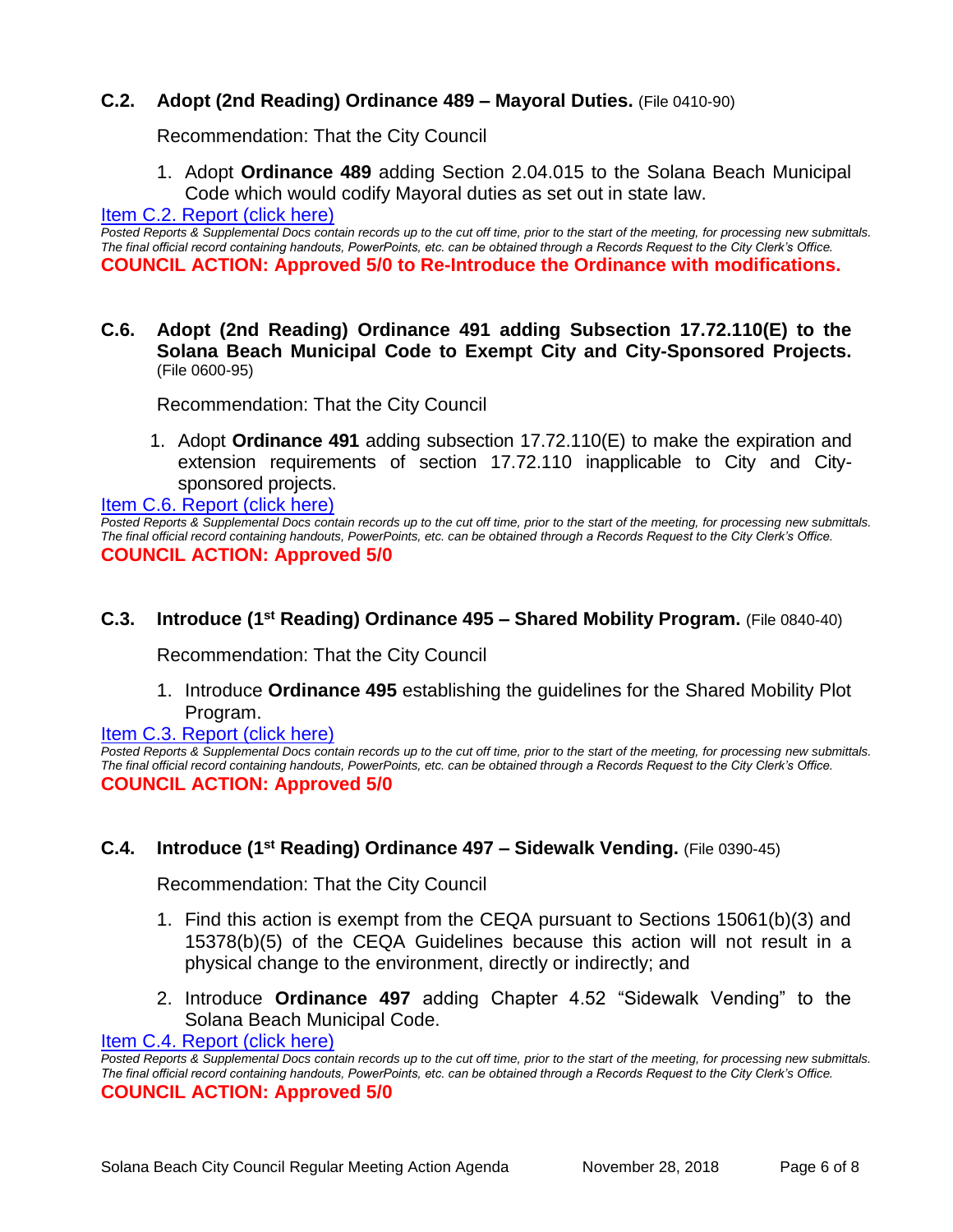# **C.5. Citizen's Initiative Petition for a Proposed Ordinance Regarding Commercial Cannabis (Marijuana) Retailers in Non-Residential Zones and Deliveries/Cultivation in All Zones.** (File 0430-15)

Recommendation: That the City Council

- 1. Provide direction on Council's course of action regarding the eligible petition:
	- a. Adopt **Ordinance 494** relating to use of the Commercial Cannabis (Marijuana) Retailers in Non-Residential Zones and Deliveries/Cultivation in All Zones Retailers in Non-Residential Zones and Deliveries/Cultivation in All Zones; or
	- b. Submit Ordinance 494 to the voters at the next general election, November 3, 2020; or
	- c. Order a report and return within 30 days to a City Council meeting.

[Item C.5. Report \(click here\)](https://solanabeach.govoffice3.com/vertical/Sites/%7B840804C2-F869-4904-9AE3-720581350CE7%7D/uploads/Item_C.5._Report_(click_here)_-_11-28-18.PDF) 

[Item C.5. Supplemental Docs \(Updated 11-28](https://solanabeach.govoffice3.com/vertical/Sites/%7B840804C2-F869-4904-9AE3-720581350CE7%7D/uploads/Item_C.5._Supplemental_Docs_(updated_11-28_at_3pm).pdf) at 3pm)

*Posted Reports & Supplemental Docs contain records up to the cut off time, prior to the start of the meeting, for processing new submittals. The final official record containing handouts, PowerPoints, etc. can be obtained through a Records Request to the City Clerk's Office.*

**COUNCIL ACTION: Approved 5/0 to send the proposed ordinance to a vote at the November 2020 election.** 

## **WORK PLAN COMMENTS:**

*Adopted June 13, 2018*

# **COMPENSATION & REIMBURSEMENT DISCLOSURE:**

GC: Article 2.3. Compensation: 53232.3. (a) Reimbursable expenses shall include, but not be limited to, meals, lodging, and travel. 53232.3 (d) Members of a legislative body shall provide brief reports on meetings attended at the expense of the local agency at the next regular meeting of the legislative body.

# **COUNCIL COMMITTEE REPORTS:** [Council Committees](https://www.ci.solana-beach.ca.us/index.asp?SEC=584E1192-3850-46EA-B977-088AC3E81E0D&Type=B_BASIC)

#### **REGIONAL COMMITTEES: (outside agencies, appointed by this Council)**

- a. City Selection Committee (meets twice a year) Primary-Edson, Alternate-Zito
- b. County Service Area 17: Primary-Zahn, Alternate-Hegenauer
- c. Escondido Creek Watershed Authority: Zahn /Staff (no alternate).
- d. League of Ca. Cities' San Diego County Executive Committee: Primary-Edson, Alternate-Heebner and any subcommittees.
- e. League of Ca. Cities' Local Legislative Committee: Primary-Edson, Alternate-Heebner
- f. League of Ca. Cities' Coastal Cities Issues Group (CCIG): Primary-Edson, Alternate-Heebner
- g. North County Dispatch JPA: Primary-Heebner, Alternate-Edson
- h. North County Transit District: Primary-Edson, Alternate-Heebner
- i. Regional Solid Waste Association (RSWA): Primary-Hegenauer, Alternate-Heebner
- $i.$  SANDAG: Primary-Zito, Alternate-Edson,  $2^{nd}$  Alternate-Heebner, and any subcommittees.
- k. SANDAG Shoreline Preservation Committee: Primary-Zito, Alternate-Hegenauer
- l. San Dieguito River Valley JPA: Primary-Hegenauer, Alternate-Heebner
- m. San Elijo JPA: Primary-Zito, Primary-Zahn, Alternate-City Manager